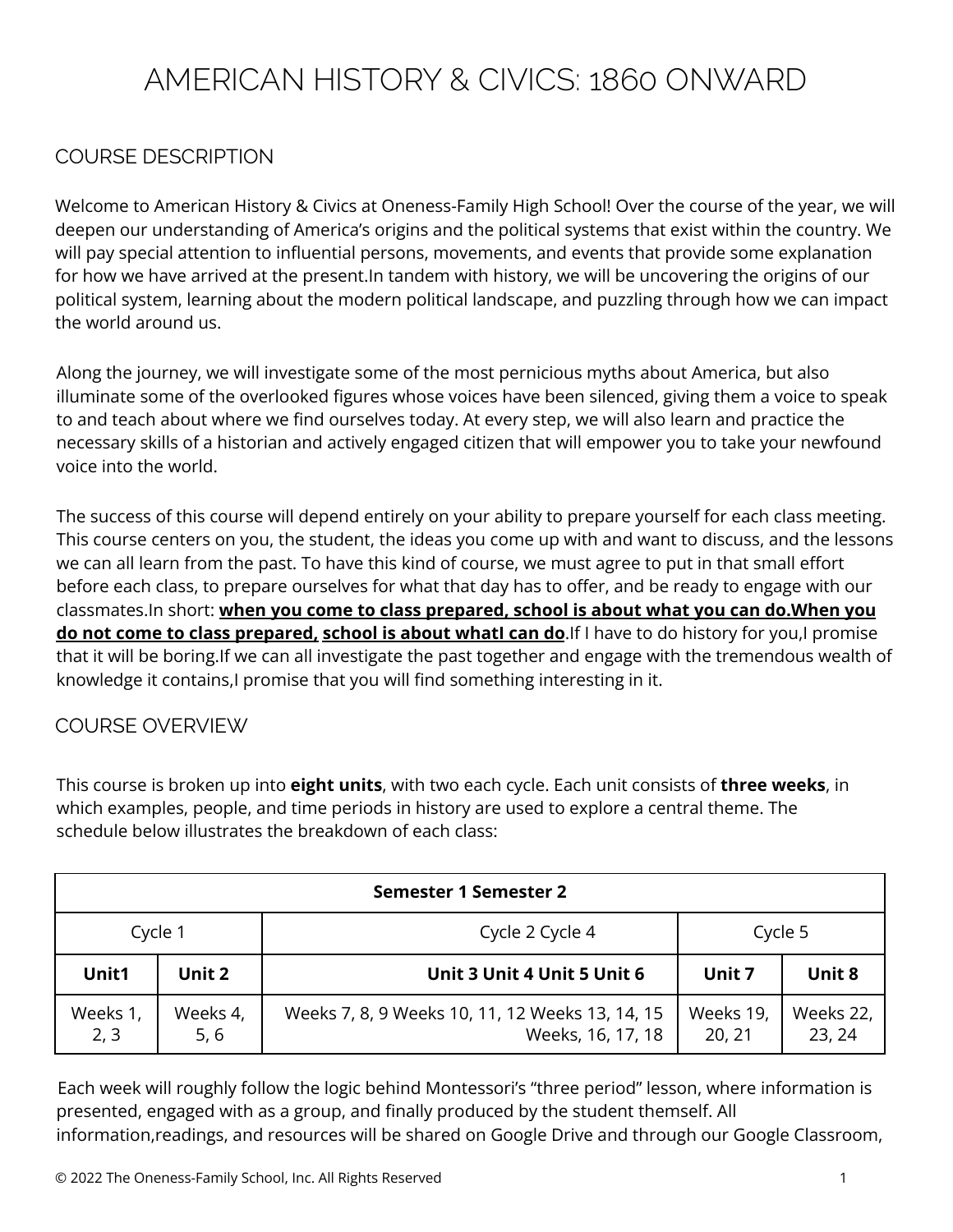along with clearly given deadlines and expectations for completion. Over the course of a unit, different skills will be emphasized and built upon, such as sentence structure, logical construction of a paragraph, and analysis of historical perspective within primary documents. Each unit will have its own "unit overview" sheet which will help organize information and track our progress through each week. The weekly topics are listed below by cycle:

| Cycle 1: Change & Backlash: From Reconstruction to White Redemption |                                                                                            |  |  |  |
|---------------------------------------------------------------------|--------------------------------------------------------------------------------------------|--|--|--|
| Divisions of the Civil War                                          | The Task Ahead and Structural Change Reconstruction's<br>Accomplishment<br>s in the Region |  |  |  |
| Field Experience: Tolson's<br>Chapel and Race at Antietam           | Redemption in the South Retaliation of White Terror                                        |  |  |  |

| Cycle 2: Independence & Dependence: The Immigrant Experience in America                 |                                                                                                  |  |  |  |
|-----------------------------------------------------------------------------------------|--------------------------------------------------------------------------------------------------|--|--|--|
| Immigration and Pathways to<br>Citizenship in the United States                         | "The West" After the Civil War Quotas and America's First<br>Deportation                         |  |  |  |
| <b>Conflict and Concentration:</b><br>Mexicans and<br>Japanese-Americans During<br>WWII | Merit and Massacre: Refugees, Family,<br>The Undocumented Americans<br>and the Aftermath of 9/11 |  |  |  |

| Cycle 4: Systems of Government and International Relations  |                                                                                                   |  |  |  |
|-------------------------------------------------------------|---------------------------------------------------------------------------------------------------|--|--|--|
| Functions of the<br>Government, pt 1-<br>Legislative Branch | Functions of the Government, pt 2 -<br>DC Statehood<br><b>Executive and Judicial Branches</b>     |  |  |  |
| From Isolationism to<br>Imperialism                         | Field Experience: Cold War and 20th<br>America's Role in the Modern World<br>Century Intelligence |  |  |  |

| Cycle 5: Love, Care, and Nurture: The People and Movements Working to Better Our Nation |                                                                                                              |  |  |  |
|-----------------------------------------------------------------------------------------|--------------------------------------------------------------------------------------------------------------|--|--|--|
| Labor and Workers Rights                                                                | Gender Equality 20th Century Civil Rights                                                                    |  |  |  |
| Current Issues and Your Place in<br>Democracy, pt. 1                                    | Current Issues and Your Place in<br>Current Issues and Your Place in<br>Democracy, pt. 2<br>Democracy, pt. 3 |  |  |  |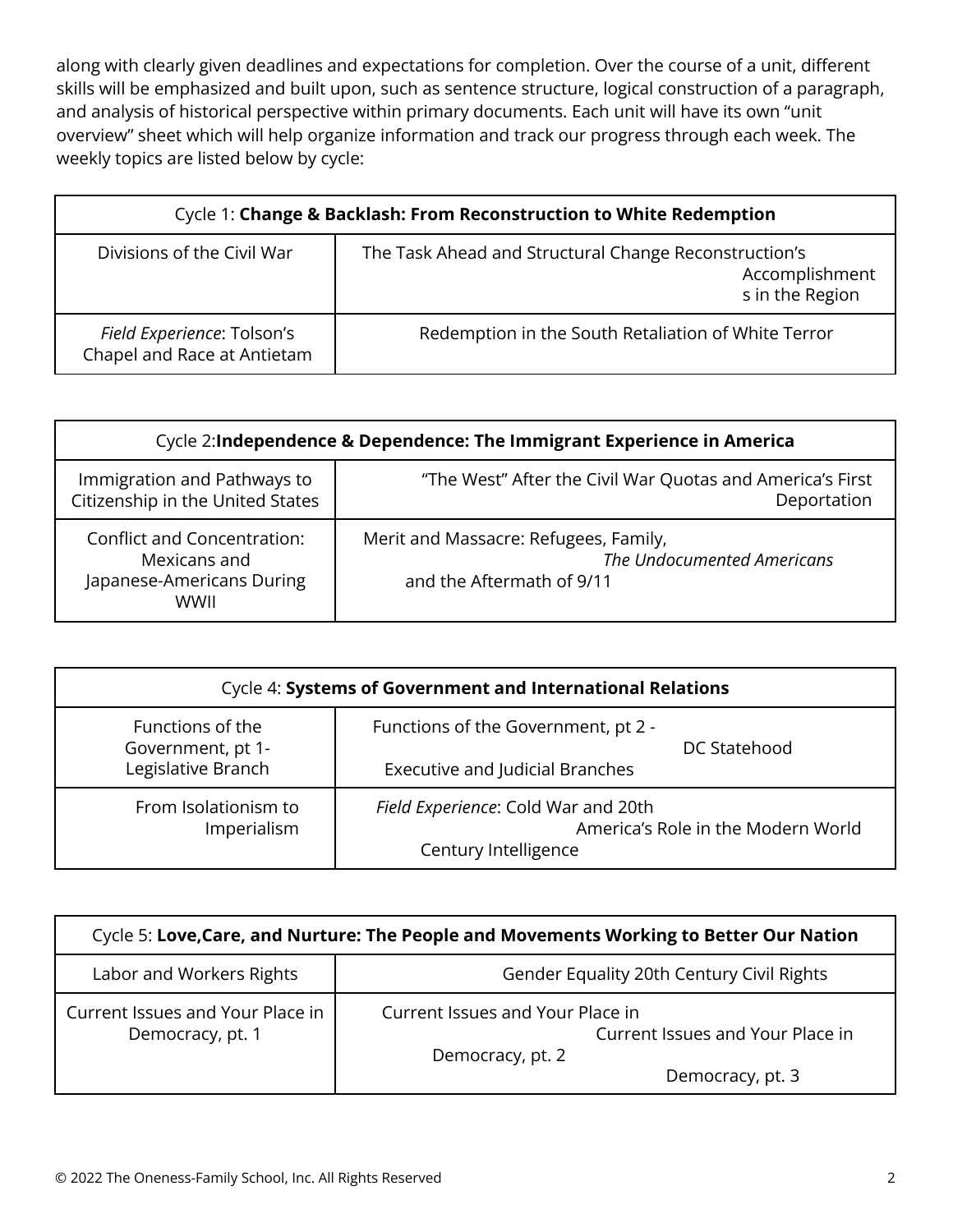## COURSE STRUCTURE

Once placed in the appropriate course, students will have the opportunity to choose between either a "**Standard**" or"**Advanced**" track for their particular course. The Advanced track is for students who are seeking both a more rigorous workload and the opportunity to learn more about certain topics at the core of their interests in history. Students in this track will be undertaking a "**Guided Study Project**" for each semester, which will be an independent project supervised by me through weekly check-ins and evaluations at the end of every unit.Introductory Level students will also have the choice of undertaking a "**Family History Project**" if they find that more interesting or if they struggle to settle on a topic for the Guided Study Project.

## GRADING

Your grade will be composed of three different parts: productions, participation, and exit reviews. Each week will have 35 possible points to be earned with 20 for productions and 15 for participation.In addition, each three-week unit will end with an "exit review" worth 20 points.In total, this means there will be **500 points** per semester to be earned for standard track students. For advanced track students,Introductory Level and Upper Level students have different options, but students will have a total of **700 points** to earn every semester due to their independent projects.

## **Standard Track:**

1. Classroom Preparation, Engagement, and Participation **15 pts/wk** (180 total) 2. Productions **20 pts/wk** (240 total) 3. Unit Exit Reviews **20 pts/unit** (80 total)

> -------------------------- **500 pts/semester**

#### **Advanced Track:**

1. Classroom Preparation, Engagement, and Participation **15 pts/wk** (180 total) 2. Productions **20 pts/wk** (240 total) 3. Unit Exit Reviews **20 pts/unit** (80 total) 4. Advanced Track Project Evaluations (each Unit) **25 pts/unit** (100 total) 5. Semester Final Advanced Track Project **100 points** (100 total) --------------------------

**700 pts/semester**

Grading Scale: A: 90% -100% B: 80% - 89% C: 70% - 79% D: 60% - 69% F: 0% - 59% Late Policy:

Unless permission has been granted because of special circumstances, productions and projects handed in late will receive the following credit:

**1 day late**: 80% of total **2 days late**: 60% of total **3 days late**: 40% of total

**4 days late:** 20% of total **5 or more days late**: 0%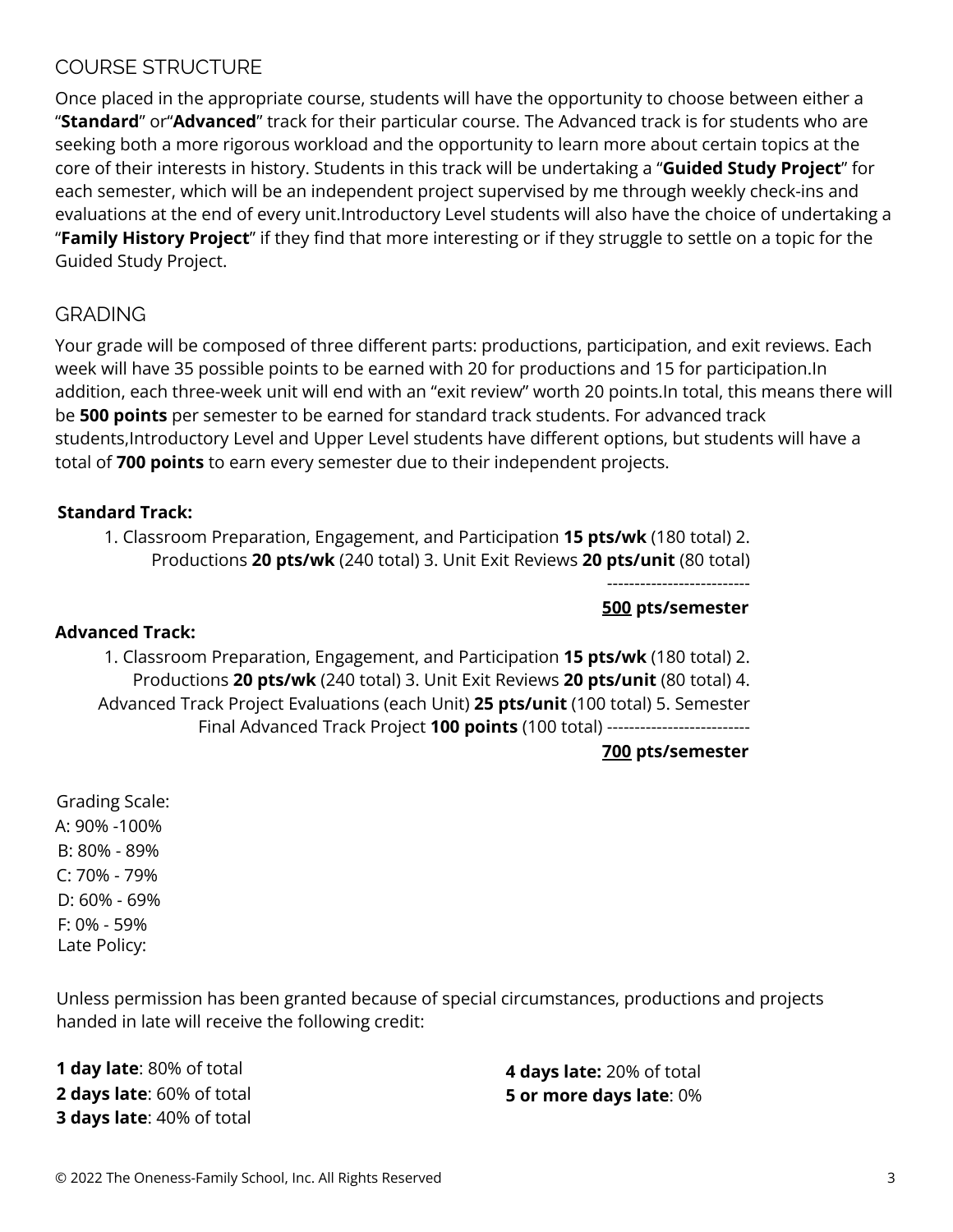*Note*: An assignment is considered late if not submitted **both** before the requested time and in the requested format

## MAKE-UP POLICY

If a student is absent and the absence is excused, they may hand in their work late by as many days as they were absent (to a maximum of five) without penalty. After this grace period, normal late policy applies.In the case of unexcused absences, students will be held accountable for all work due during absences and any readings/assignments for the day(s) following their absence.

# PLAGIARISM POLICY

Plagiarizing is taking and using ideas from a source without citing that source. By not citing your sources, you claim that what you have written down or made is of your own creation. \*If you plagiarise without making an effort to cite the source of the information, you will receive no credit for that piece of work.If your plagiarism is unintentional and resulting from poor citation form, the production or project will be returned to you and not accepted until the errors are corrected. Additionally, cheating of any kind, copying classmates' work, or exhibiting dishonesty in a production, project, or exam will result in receiving no credit for that work.

*Note:* This policy will **only** apply to assignments indicated by the instructor

## ATTENDANCE POLICY

Being present is super important! This class would not be possible without you, and its success depends on your participation.

Any assignments, productions, projects, or exams are the responsibility of the student to complete and hand in on time.If a student misses class for an excused absence, all work due during that period must be made up per the Make-up Policy detailed above.If a student leaves for ANY excused absence, it is the student's responsibility to contact me and receive all work due during that period of absence PRIOR to leaving.If the student does not adhere to this expectation, any work submitted will be subject to the Late Policy detailed above.In order for me to appropriately prepare you for any prolonged excused absence, please give me at least one full week notice to gather your materials and explain the expectations.If a student is at school but will miss class for an excused absence, it is the responsibility of the student to hand in any assignments before leaving school.

Finally, if a student misses class and they are not excused, they will not only be held responsible for readings, sources, and productions for the following day, but their work will also be subject to the Late Policy detailed above.

# CLASSROOM CONDUCT & FINAL NOTE

One of the greatest skills you can learn in life is how to respectfully disagree and then engage with another person in meaningful conversation. This also happens to be one of the most challenging skills to learn as a student, and we are all at different points on this path to becoming more precise, effective, and